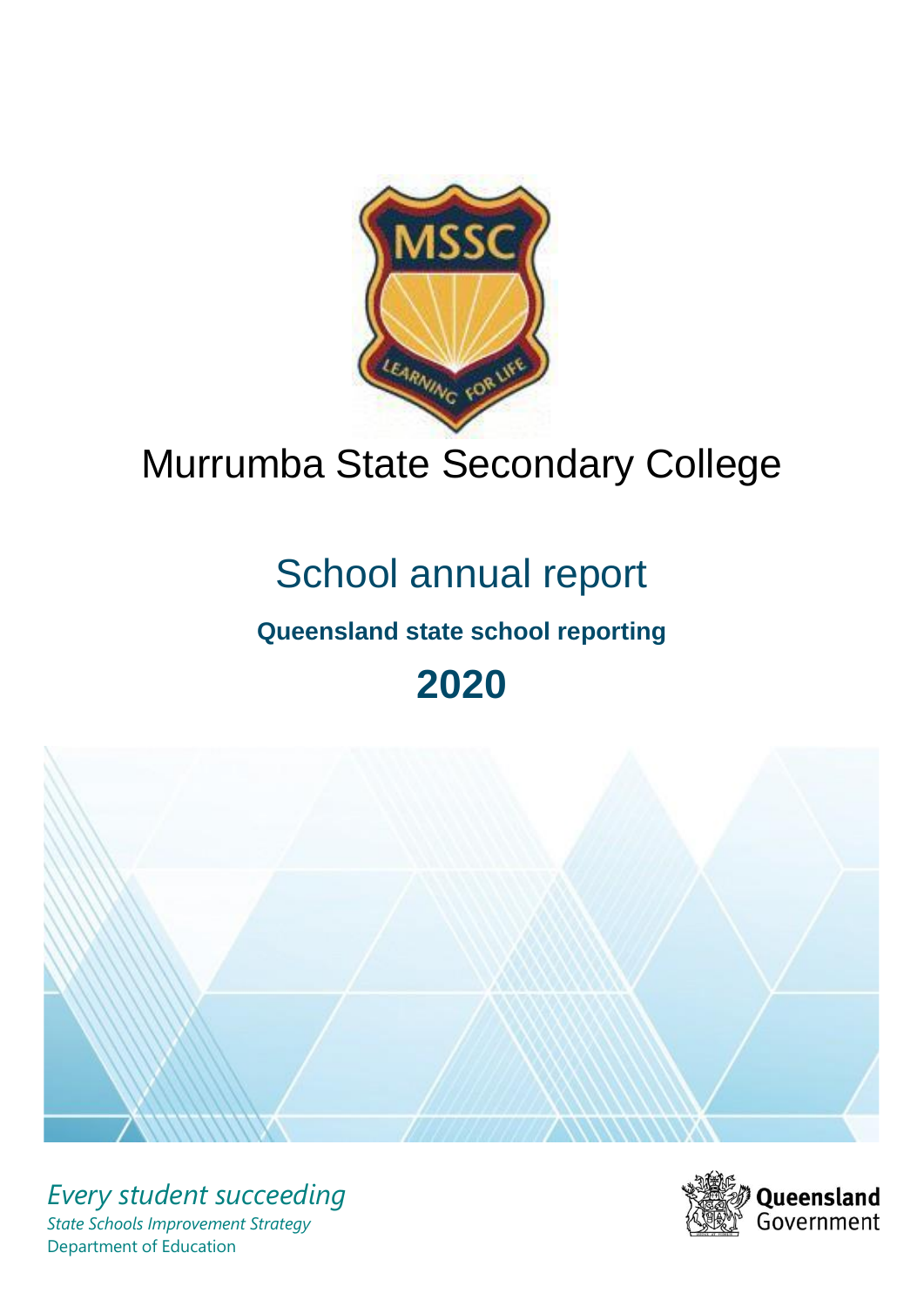**OFFICIAL – Public** Published as information source only. Public information used to create this report may not appear in this format in the public domain Please refer to disclaimer information.

#### **Contact details**

| <b>Postal Address</b> | PO Box 675 Kallangur 4503       |
|-----------------------|---------------------------------|
| <b>Phone</b>          | (07) 3490 3222                  |
| Fax                   | (07) 3385 0831                  |
| Email                 | principal@murrumbassc.eq.edu.au |
| Website               | https://murrumbassc.eq.edu.au   |

#### **Disclaimer**

The materials presented in this report are distributed by the Department of Education (the department) as an information source only. The information and data in this report is subject to change without notice.

The department makes no statements, representations, or warranties about the accuracy or completeness of, and you should not rely on, any information contained in this report.

The department disclaim all responsibility and all liability (including without limitation, liability in negligence) for all expenses, losses, damages and costs you might incur as a<br>result of the information in this report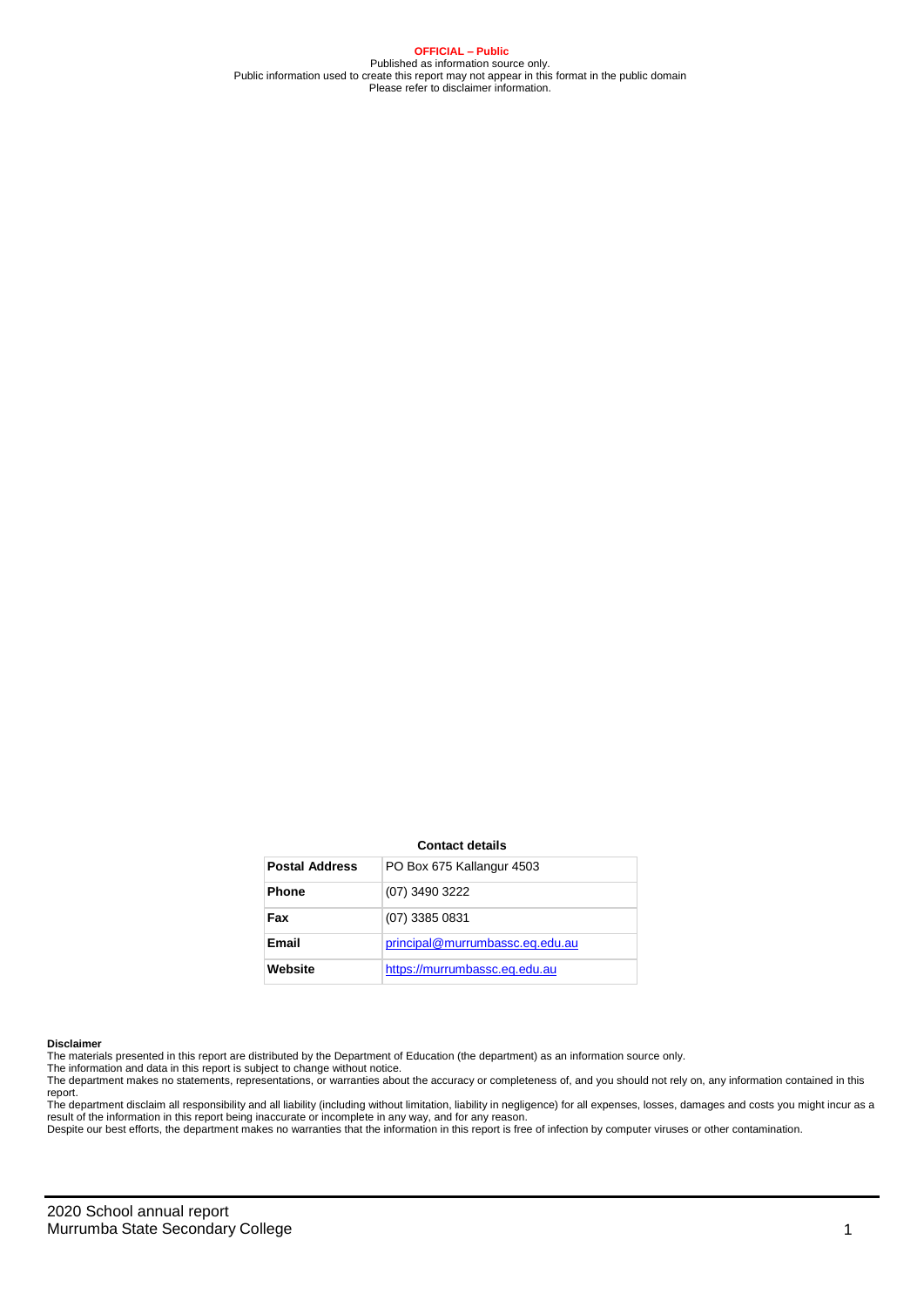| School context                   |                                                                                                                                                                                              |
|----------------------------------|----------------------------------------------------------------------------------------------------------------------------------------------------------------------------------------------|
| Coeducational or single sex      | Coeducational                                                                                                                                                                                |
| <b>Independent Public School</b> | Yes                                                                                                                                                                                          |
| Year levels offered in 2020      | Year $7 -$ Year 12                                                                                                                                                                           |
| Webpages                         | Additional information about Queensland state schools is located on the:<br>My School website<br>٠<br>Queensland Government data website<br>Queensland Government schools directory website. |

## **Characteristics of the student body**

#### **Student enrolments**

#### **Table 1: Student enrolments by year level**

|                   |       | <b>February</b> |       | <b>August</b> |       |       |  |
|-------------------|-------|-----------------|-------|---------------|-------|-------|--|
| <b>Year Level</b> | 2018  | 2019            | 2020  | 2018          | 2019  | 2020  |  |
| Year <sub>7</sub> | 336   | 364             | 327   | 336           | 361   | 326   |  |
| Year <sub>8</sub> | 314   | 330             | 346   | 309           | 318   | 346   |  |
| Year 9            | 275   | 310             | 316   | 276           | 311   | 317   |  |
| Year 10           | 242   | 282             | 307   | 242           | 259   | 300   |  |
| Year 11           | 156   | 227             | 244   | 152           | 226   | 240   |  |
| Year 12           | 226   | 141             | 212   | 220           | 137   | 201   |  |
| <b>Total</b>      | 1,549 | 1,654           | 1,752 | 1,535         | 1,612 | 1,730 |  |

Notes

1. Student counts include headcount of all full- and part-time students at the school.

### **Average class sizes**

#### **Table 2: Average class size information for each phase of schooling**

| <b>Year Levels</b> | 2018 | 2019 | 2020 |
|--------------------|------|------|------|
| Year 7 – Year 10   | 25   | 24   | 25   |
| Year 11 – Year 12  | 19   | 19   | 19   |

Notes

1. Classes are measured against the target of 25 students per teacher in Prep to Year 3 and Years 11 to 12, and target of 28 students per teacher in Years 4 to 10. Where composite classes exist across cohorts (e.g. Year 3/4) the class size targets would be the lower cohort target.

## **Social climate**

### **Parent, student and staff satisfaction**

Tables 3–5 show selected items from the Parent/Caregiver, Student and Staff School Opinion Surveys. In response to the COVID-19 pandemic, the annual school opinion surveys of students, teachers and staff were not administered in 2020.

For state level information go to the *[School Opinion Survey](https://qed.qld.gov.au/publications/reports/statistics/schooling/schools/schoolopinionsurvey)* [webpage.](https://qed.qld.gov.au/publications/reports/statistics/schooling/schools/schoolopinionsurvey)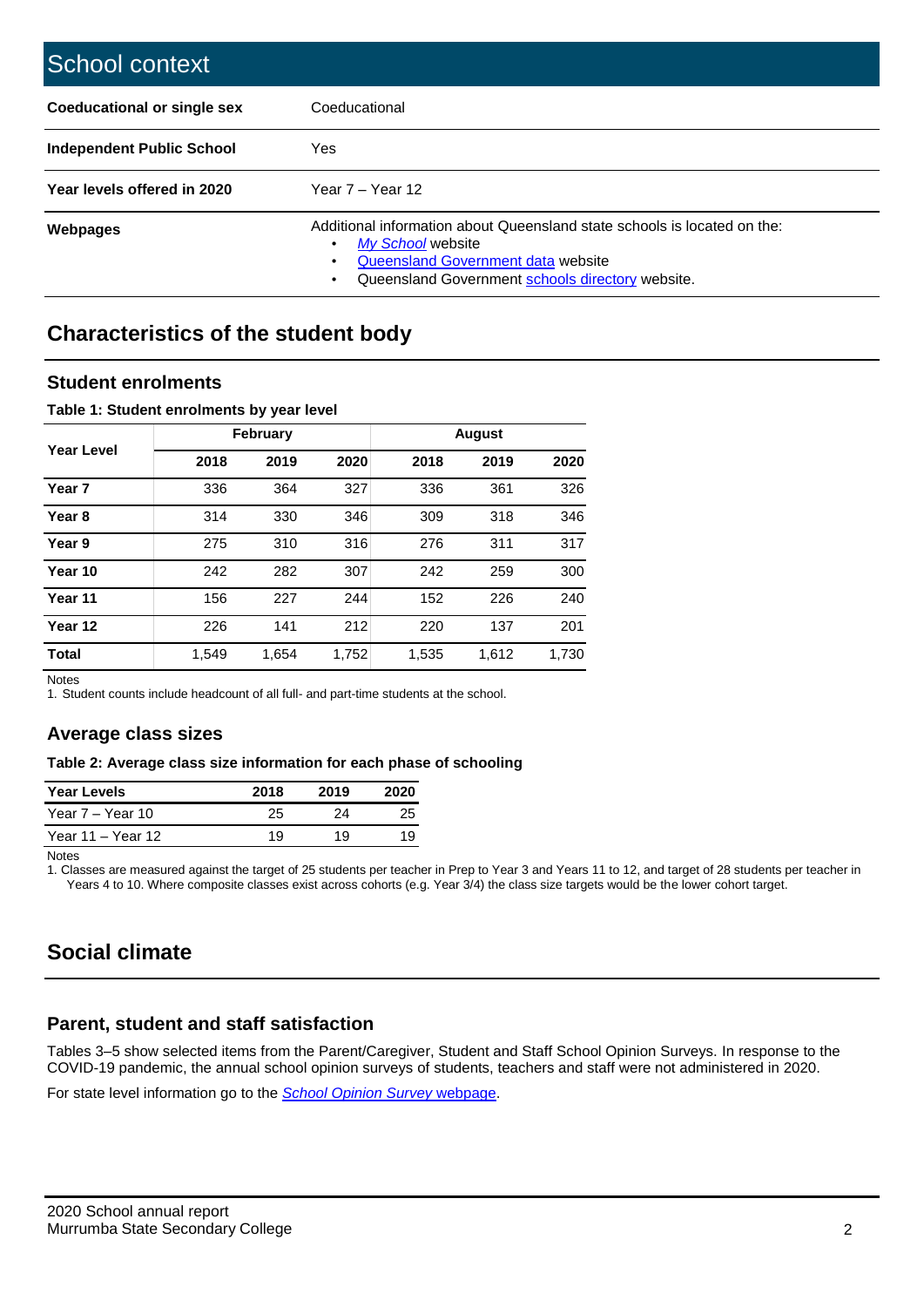#### **Table 3: Parent/Caregiver Survey**

| Percentage of parents/caregivers who agree <sup>1</sup> that:                                               | 2018  | 2019  | 2020 |
|-------------------------------------------------------------------------------------------------------------|-------|-------|------|
| My child is getting a good education at this school.                                                        | 92.0% | 86.6% |      |
| This is a good school.                                                                                      | 87.2% | 80.3% |      |
| My child likes being at this school. <sup>2</sup>                                                           | 85.7% | 85.8% |      |
| My child feels safe at this school. <sup>2</sup>                                                            | 89.2% | 86.6% |      |
| My child's learning needs are being met at this school. <sup>2</sup>                                        | 84.8% | 80.6% |      |
| My child is making good progress at this school. <sup>2</sup>                                               | 87.5% | 88.1% |      |
| Teachers at this school expect my child to do his or her best. <sup>2</sup>                                 | 92.9% | 90.3% |      |
| Teachers at this school provide my child with useful feedback about his or her school<br>work. <sup>2</sup> | 83.9% | 84.3% |      |
| Teachers at this school motivate my child to learn. <sup>2</sup>                                            | 81.1% | 80.5% |      |
| Teachers at this school treat students fairly. <sup>2</sup>                                                 | 75.2% | 75.4% |      |
| I can talk to my child's teachers about my concerns. <sup>2</sup>                                           | 83.6% | 90.1% |      |
| This school works with me to support my child's learning. <sup>2</sup>                                      | 78.8% | 86.8% |      |
| This school takes parents' opinions seriously. <sup>2</sup>                                                 | 71.7% | 74.2% |      |
| Student behaviour is well managed at this school. <sup>2</sup>                                              | 69.8% | 61.9% |      |
| This school looks for ways to improve. <sup>2</sup>                                                         | 88.8% | 82.8% |      |
| This school is well maintained. <sup>2</sup>                                                                | 93.7% | 96.9% |      |

Notes

1. *Agree* represents the percentage of respondents who Somewhat Agree, Agree or Strongly Agree with the statement.

2. Nationally agreed parents/caregiver items.

3. DW = Data withheld to ensure confidentiality.

#### **Table 4: Student Survey**

| Percentage of students who agree <sup>1</sup> that:                            | 2018  | 2019  | 2020 |
|--------------------------------------------------------------------------------|-------|-------|------|
| I am getting a good education at my school.                                    | 95.5% | 87.9% |      |
| I like being at my school. <sup>2</sup>                                        | 78.6% | 81.7% |      |
| I feel safe at my school. <sup>2</sup>                                         | 84.5% | 82.8% |      |
| My teachers motivate me to learn. <sup>2</sup>                                 | 81.1% | 78.5% |      |
| My teachers expect me to do my best. <sup>2</sup>                              | 93.6% | 96.8% |      |
| My teachers provide me with useful feedback about my school work. <sup>2</sup> | 80.0% | 86.0% |      |
| Teachers at my school treat students fairly. <sup>2</sup>                      | 62.5% | 63.0% |      |
| I can talk to my teachers about my concerns. <sup>2</sup>                      | 58.7% | 62.2% |      |
| My school takes students' opinions seriously. <sup>2</sup>                     | 67.3% | 54.3% |      |
| Student behaviour is well managed at my school. <sup>2</sup>                   | 64.9% | 39.8% |      |
| My school looks for ways to improve. <sup>2</sup>                              | 90.0% | 75.3% |      |
| My school is well maintained. <sup>2</sup>                                     | 88.3% | 82.6% |      |
| My school gives me opportunities to do interesting things. <sup>2</sup>        | 84.8% | 81.7% |      |

Notes

1. *Agree* represents the percentage of respondents who Somewhat Agree, Agree or Strongly Agree with the statement.

2. Nationally agreed student items.

3. DW = Data withheld to ensure confidentiality.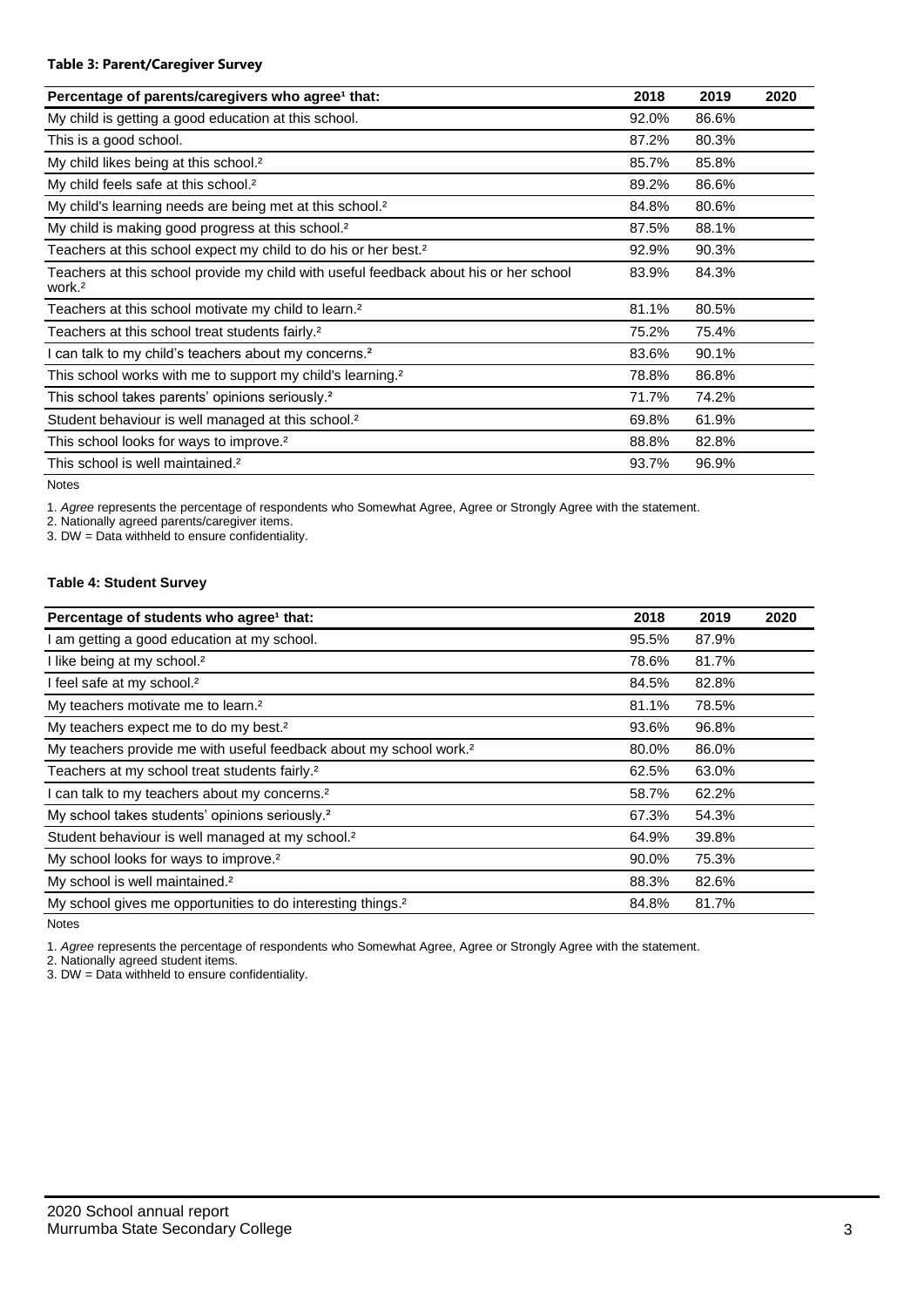#### **Table 5: Staff Survey**

| Percentage of staff who agree <sup>1</sup> that:                                                          | 2018  | 2019  | 2020 |
|-----------------------------------------------------------------------------------------------------------|-------|-------|------|
| I enjoy working at this school.                                                                           | 91.5% | 91.0% |      |
| I feel this school is a safe place in which to work.                                                      | 94.3% | 91.0% |      |
| receive useful feedback about my work at this school.                                                     | 69.8% | 79.2% |      |
| feel confident embedding Aboriginal and Torres Strait Islander perspectives across the<br>learning areas. | 81.9% | 80.6% |      |
| Students are treated fairly at this school.                                                               | 86.8% | 92.4% |      |
| Student behaviour is well managed at this school.                                                         | 56.6% | 62.8% |      |
| Staff are well supported at this school.                                                                  | 56.2% | 71.1% |      |
| This school takes staff opinions seriously.                                                               | 59.0% | 60.9% |      |
| This school looks for ways to improve.                                                                    | 83.7% | 85.8% |      |
| This school is well maintained.                                                                           | 97.2% | 95.8% |      |
| This school gives me opportunities to do interesting things.                                              | 82.1% | 89.9% |      |

Notes

1. *Agree* represents the percentage of respondents who Somewhat Agree, Agree or Strongly Agree with the statement.

2. DW = Data withheld to ensure confidentiality.

#### **Description of how this school manages non-attendance**

Queensland state schools manage non-attendance in line with the Queensland Department of Education procedures: *[Managing Student Absences and Enforcing Enrolment and Attendance at State Schools](https://ppr.qed.qld.gov.au/pp/managing-student-absences-and-enforcing-enrolment-and-attendance-at-state-schools-procedure)*; and *[Roll Marking in State Schools,](https://ppr.qed.qld.gov.au/pp/roll-marking-in-state-schools-procedure)* which outline processes for managing and recording student attendance and absenteeism.

### **School disciplinary absences**

#### **Table 6: Count of school disciplinary absences at this school**

| Type of school disciplinary absence | 2018 | 2019 | 2020 |
|-------------------------------------|------|------|------|
| <b>Short Suspension</b>             | 287  | 321  | 331  |
| Long Suspension                     | 14   |      |      |
| Exclusion                           | 3    | 2    | 5    |
| Cancellation                        | 6    | 4    |      |
| Total                               | 310  | 336  | 344  |

Notes

1. School disciplinary absence (SDA) data is a total of short suspensions (1–10 days), long suspensions (11–20 days), exclusions and cancellations. 2. The number of SDAs is not the number of students who received an SDA as one student may be suspended several times in a school year. Each

time a student is suspended it is recorded as an additional SDA. The data does not reflect the outcomes of appeal decisions. 3. 2020 data was impacted by the COVID-19 health emergency. There were significantly fewer SDAs during the home-based learning period (the first five weeks of Term 2) compared to previous years.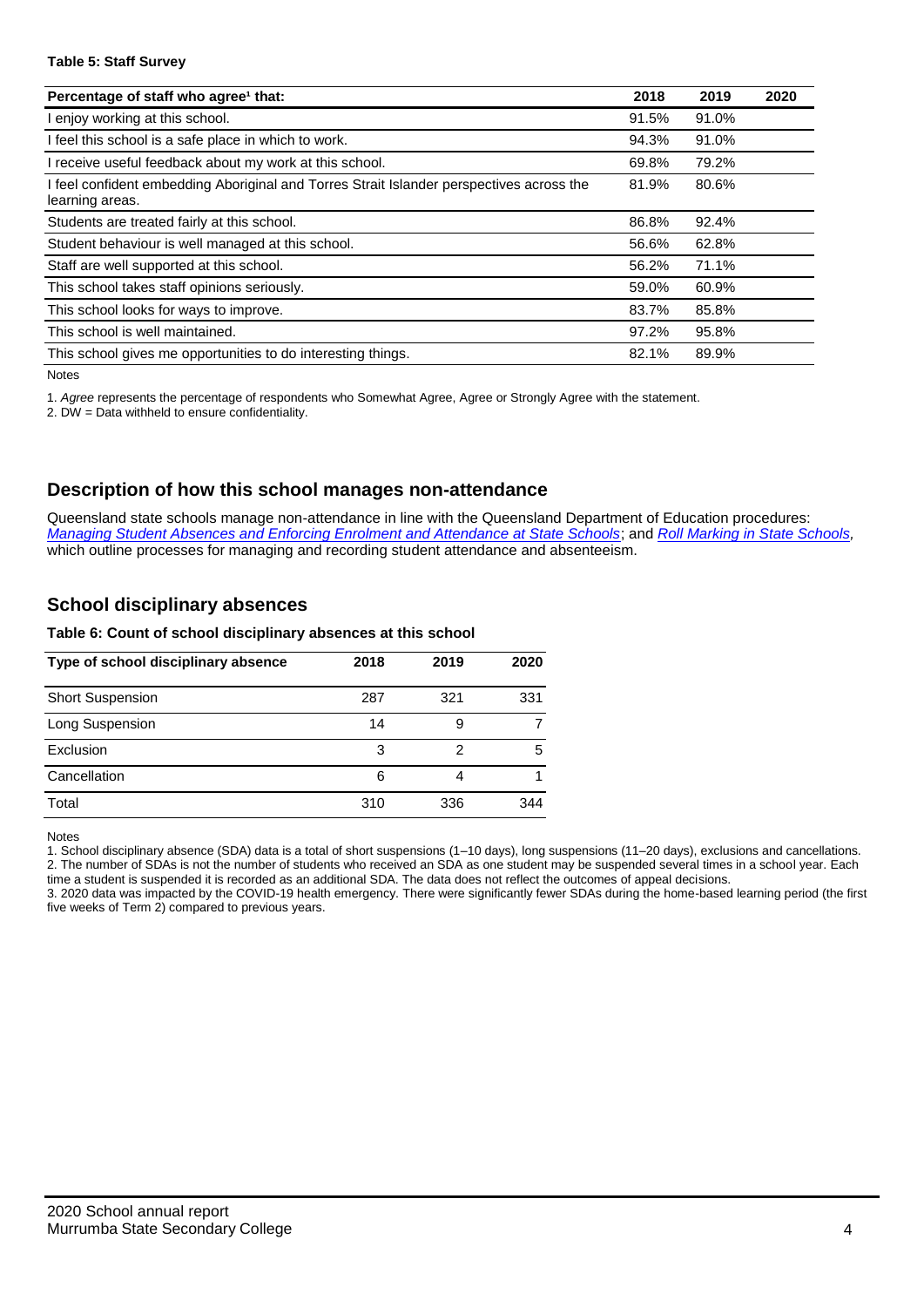## **School funding**

### **School income broken down by funding source**

School income, reported by financial year accounting cycle using standardised national methodologies and broken down by funding source is available via the *[My School](http://www.myschool.edu.au/)* website.

#### *How to access our income details*

- 1. Click on the *My School* link [http://www.myschool.edu.au/.](http://www.myschool.edu.au/)
- 2. Enter the school name or suburb of the school you wish to search.

| Search by school name or suburb | <b>School sector</b> | School type | <b>State</b> |  |
|---------------------------------|----------------------|-------------|--------------|--|
|                                 |                      |             |              |  |

3. Click on *View School Profile* to access the school's profile.



4. Click on *Finances* and select the appropriate year to view school financial information.

| School profile | <b>NAPLAN</b> | -- | Attendance | <b>Finances</b> | VET in schools | Senior secondary | Schools map |
|----------------|---------------|----|------------|-----------------|----------------|------------------|-------------|
|                |               |    |            |                 |                |                  |             |

## Staff profile

## **Teacher standards and qualifications**

The *Teacher registration eligibility requirements: Policy* (p.1) states:

To be eligible for registration, a person must satisfy the Queensland College of Teachers (QCT) that they meet requirements regarding qualification and experience, or have otherwise met the requirements of the *Australian Professional Standards for Teachers* (APST). A person must also satisfy the QCT that they are suitable to teach and meet English language proficiency requirements. All these requirements are specified in the Act and the *Education (Queensland College of Teachers) Regulation 2005* (the Regulation).

The qualifications required for teacher registration are successful completion of either -

- (a) a four-year initial teacher education program including teacher education studies of at least one year (e.g. a Bachelor of Education, or a double Bachelor degree in Science and Teaching) or
- (b) a one-year graduate initial teacher education program following a degree (e.g. a one-year Graduate Diploma of Education (Secondary) after a three-year Bachelor degree) or
- (c) another course of teacher education that the QCT is reasonably satisfied is the equivalent of (a) or (b). These are considered on a case-by-case basis.

For more information, please refer to the following link:

• <https://www.qct.edu.au/registration/qualifications>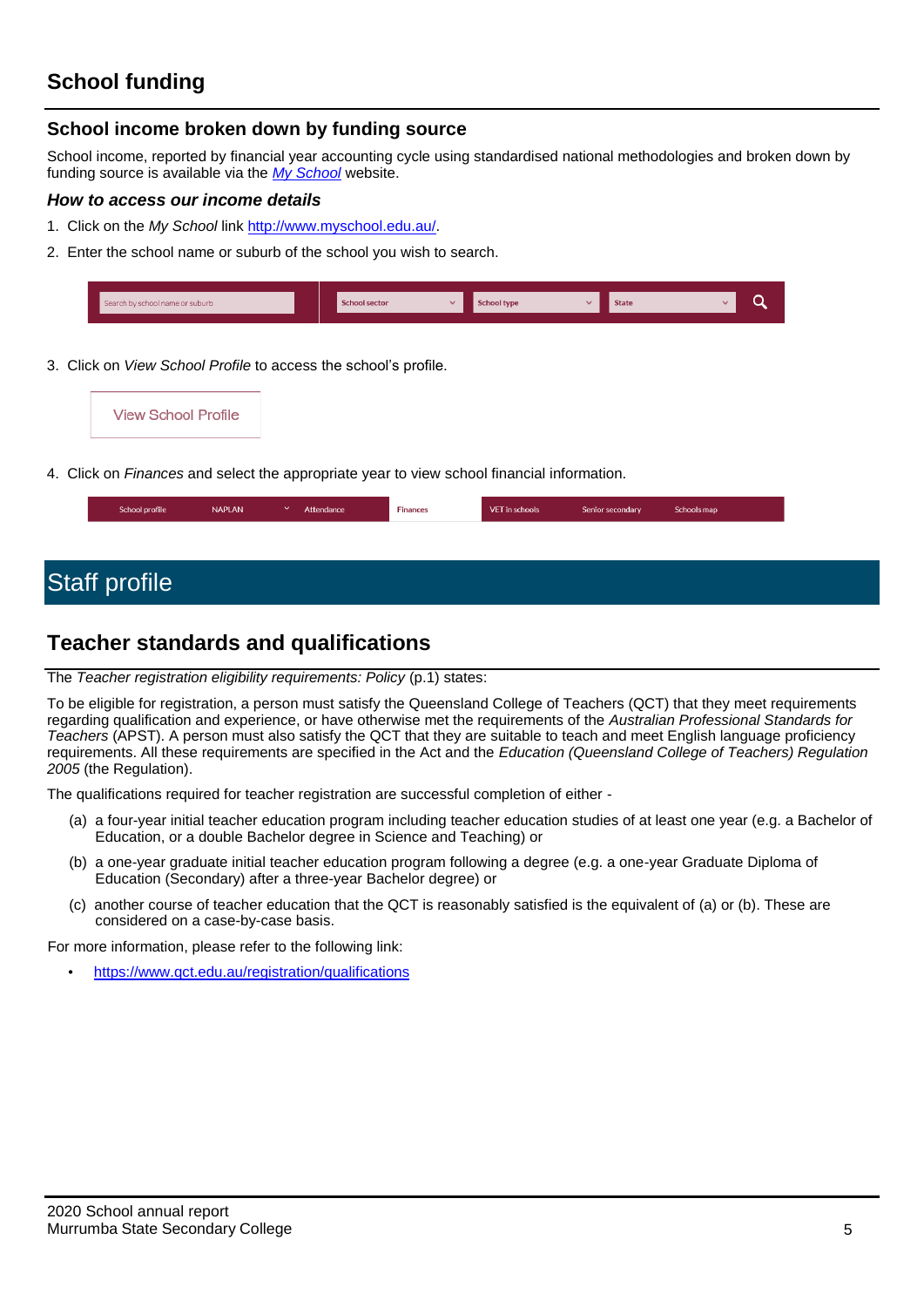## **Workforce composition**

## **Staff composition, including Indigenous staff**

#### **Table 7: Workforce composition for this school**

|                    |      | <b>Teaching staff</b> |      |      | Non-teaching staff |      | Indigenous staff |      |      |
|--------------------|------|-----------------------|------|------|--------------------|------|------------------|------|------|
| <b>Description</b> | 2018 | 2019                  | 2020 | 2018 | 2019               | 2020 | 2018             | 2019 | 2020 |
| Headcount          | 114  | 125                   | 128  | 41   | 46                 | 49   | כ>               | ה>   | <5   |
| <b>FTE</b>         | 112  | 122                   | 123  | 30   | 34                 | 37   | <5               |      | <5   |

Notes<br>1. T 1. Teaching staff includes school leaders.<br>2. Indigenous refers to Aboriginal and Tor

2. Indigenous refers to Aboriginal and Torres Strait Islander people of Australia.<br>3. FTE = full-time equivalent

 $FTE = full-time equivalent$ 

## Student performance

## **Key student outcomes**

#### **Student attendance**

Tables 8–9 show attendance rates at this school as percentages. In 2020, the COVID-19 health emergency affected student attendance in Queensland Government schools. Comparisons between 2020 and previous years' attendance data should not be made.

#### **Table 8: Overall student attendance at this school**

| <b>Description</b>                                  | 2018 | 2019 | 2020 |
|-----------------------------------------------------|------|------|------|
| Overall attendance rate for students at this school | 90%  | 89%  | 88%  |

Notes

1. The student attendance rate is based on Semester 1 each year and is generated by dividing the total of full-days and part-days that students attended, and comparing this to the total of all possible days for students to attend, expressed as a percentage.

2. Full-time students only.

**Table 9: Student attendance rates for each year level at this school**

| <b>Year Level</b> | 2018 | 2019 | 2020 |
|-------------------|------|------|------|
| Year 7            | 92%  | 91%  | 90%  |
| Year 8            | 89%  | 90%  | 88%  |
| Year 9            | 90%  | 88%  | 88%  |
| Year 10           | 88%  | 88%  | 87%  |
| Year 11           | 88%  | 88%  | 87%  |
| Year 12           | 89%  | 88%  | 87%  |

Notes

1. The student attendance rate is based on Semester 1 each year and is generated by dividing the total of full-days and part-days that students attended, and comparing this to the total of all possible days for students to attend, expressed as a percentage.

2. Full-time students only.

3. DW = Data withheld to ensure confidentiality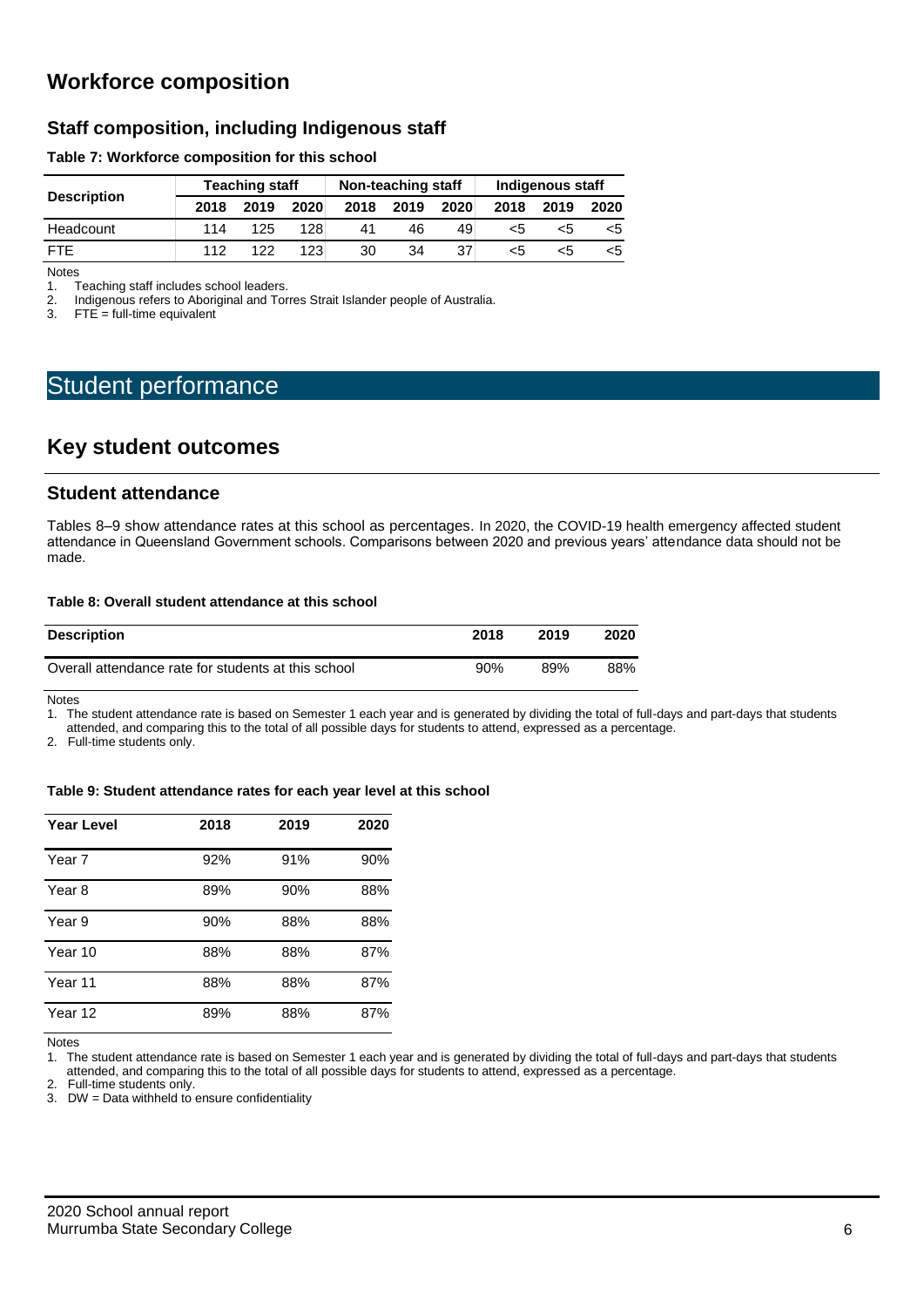## **NAPLAN**

Our reading, writing, spelling, grammar and punctuation, and numeracy results for the Years 3, 5, 7 and 9 NAPLAN tests are available via the *[My School](http://www.myschool.edu.au/)* website.

#### *How to access our NAPLAN results*

- 1. Click on the *My School* link [http://www.myschool.edu.au/.](http://www.myschool.edu.au/)
- 2. Enter the school name or suburb of the school you wish to search.

| Search by school name or suburb | <b>School sector</b> | <b>School type</b> | <b>State</b> |  |
|---------------------------------|----------------------|--------------------|--------------|--|
|                                 |                      |                    |              |  |

3. Click on *View School Profile* of the appropriate school to access the school's profile.

| <b>View School Profile</b>                                                                                                                                                                                                         |  |  |
|------------------------------------------------------------------------------------------------------------------------------------------------------------------------------------------------------------------------------------|--|--|
| $\mathcal{L}$ . The set of the set of the set of the set of the set of the set of the set of the set of the set of the set of the set of the set of the set of the set of the set of the set of the set of the set of the set of t |  |  |

4. Click on *NAPLAN* and select a year to view school NAPLAN information.

| School profile | <b>NAPLAN</b> | Attendance | <b>Finances</b> | <b>VET</b> in schools | Senior secondary | Schools map |
|----------------|---------------|------------|-----------------|-----------------------|------------------|-------------|
|                |               |            |                 |                       |                  |             |

#### Notes

- 1. If you are unable to access the internet, please contact the school for a hard copy of the school's NAPLAN results.
- 2. The National Assessment Program Literacy and Numeracy [\(NAPLAN\)](http://www.nap.edu.au/naplan) is an annual assessment for students in Years 3, 5, 7 and 9.